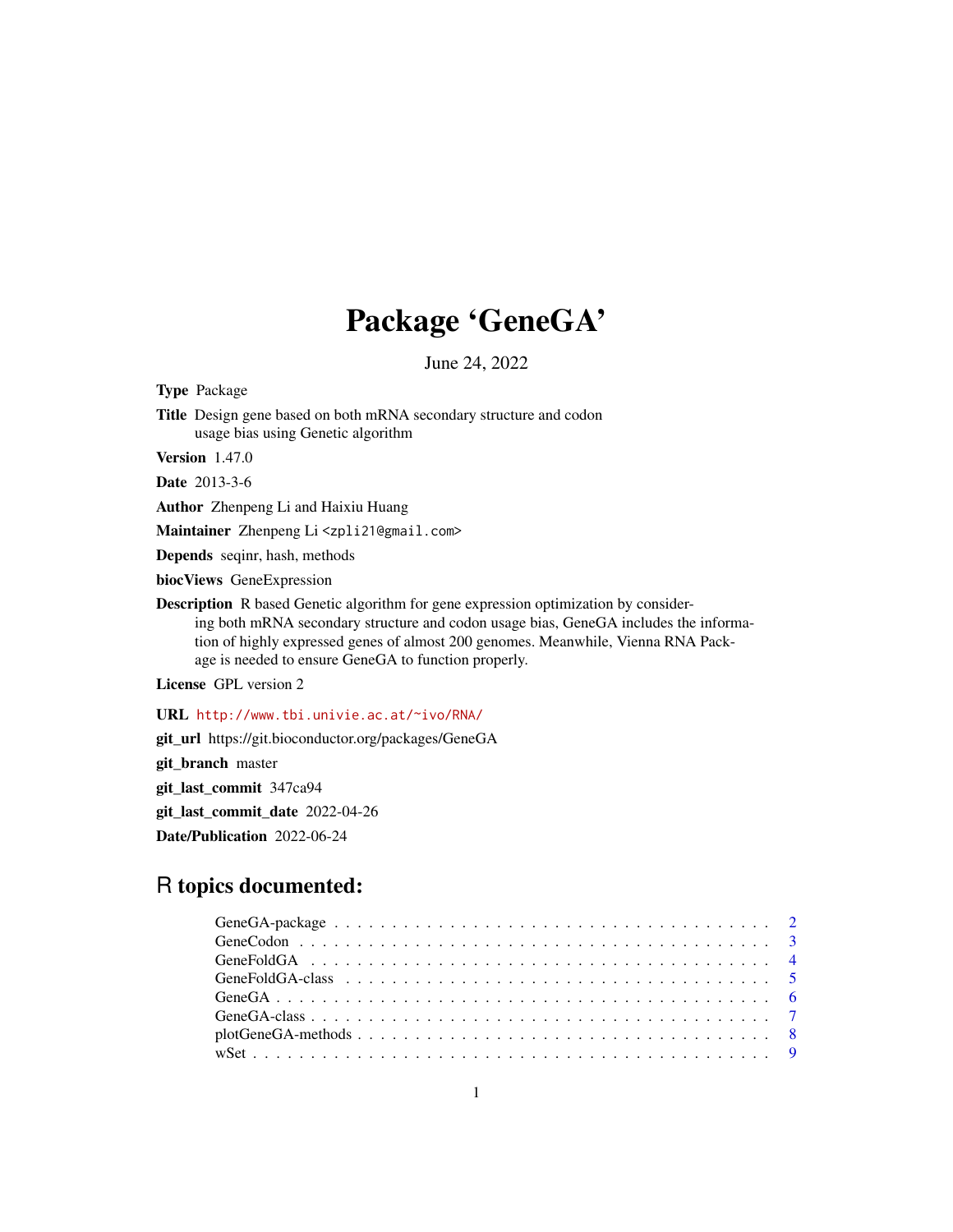#### <span id="page-1-0"></span>**Index** [11](#page-10-0)

GeneGA-package *Designing gene based on mRNA secondary structure and codon usage bias using Genetic algorithm, GeneGA includes the information of highly expressed genes of almost 200 genomes.*

#### Description

R based Genetic algorithm for gene expression optimization considering mRNA secondary structure and codon usage bias

#### Details

| Package:  | GeneGA        |
|-----------|---------------|
| Type:     | Package       |
| Version:  | 1.1.2         |
| Date:     | 2010-11-19    |
| License:  | GPL version 2 |
| LazyLoad: | yes           |

#### Author(s)

Zhenpeng Li, Fei Li, Xiaochen Bo and Shengqi Wang Maintainer: Zhenpeng Li <zpli21@gmail.com>

#### References

Liu L.,Kang L.S.,Chen Y.P.. (1993). Non-numerical parallel algorithms(The second volume)– genetic algorithms,Science Press(In Chinese)

Tuller T, Carmi A, Vestsigian K, et al. An Evolutionarily Conserved Mechanism for Controlling the Efficiency of Protein Translation. Cell 2010, 141:344-354

#### See Also

[GeneGA](#page-5-1), [GeneFoldGA](#page-3-1), [GeneCodon](#page-2-1), [GeneGA-class](#page-6-1), [GeneFoldGA-class](#page-4-1), [show-methods](#page-0-0), [plotGeneGA-methods](#page-7-1), [wSet](#page-8-1)

#### Examples

```
seqfile=system.file("sequence","EGFP.fasta",package="GeneGA")
seq=unlist(getSequence(read.fasta(seqfile),as.string=TRUE))
GeneGA.result=GeneFoldGA(sequence=seq,popSize=40,iters=100,crossoverRate=0.3,
        mutationChance=0.05,region=c(1,42))
```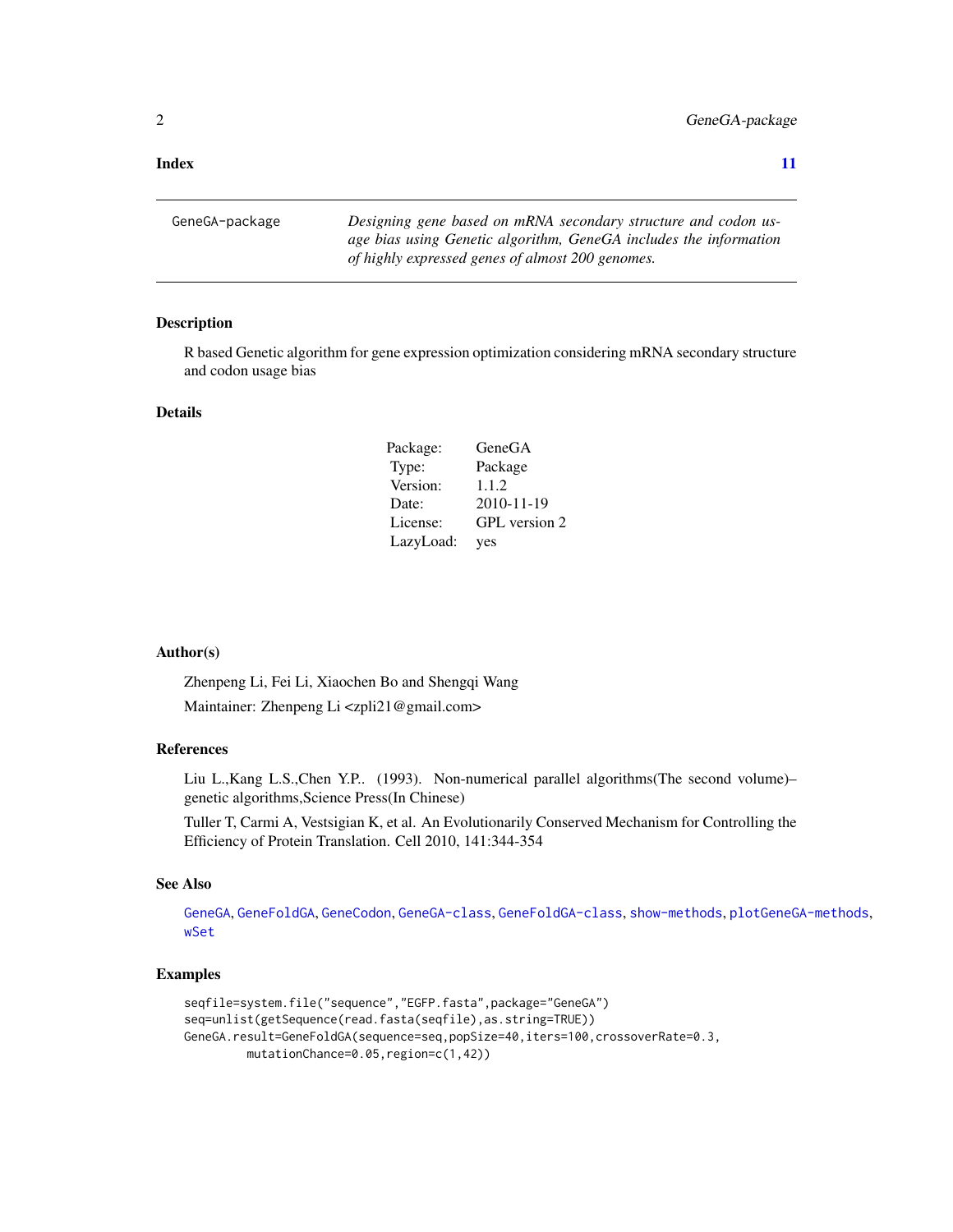#### <span id="page-2-0"></span>GeneCodon 3

```
plotGeneGA(GeneGA.result)
show(GeneGA.result)
```
<span id="page-2-1"></span>GeneCodon *Optimizing the codon usage of gene by replacing less usage codons with the most preference used codons or replacing the most preference used codons with less usage codons.*

#### Description

The function adjusts the codon usage of gene by replacing less usage codons(the most preference codons) with the most preference codons(less usage codons).

#### Usage

```
GeneCodon(seq, organism = "ec", max=TRUE, scale=0.5, numcode= 1)
```
#### Arguments

| seg      | the sequence to optimize.                                                                                                                                                                                                       |
|----------|---------------------------------------------------------------------------------------------------------------------------------------------------------------------------------------------------------------------------------|
| organism | the organism that gene due to express, GeneGA contains codon usage bias in-<br>formation of almost 200 genomes                                                                                                                  |
| max      | if max is TRUE, less usage codons will be replaced with the most preference<br>codons, and vice versa.                                                                                                                          |
| scale    | When max is FALSE, scale is used to assign the range of less used synonymous<br>codons of each amino acid to sample. The default value is 0.5, it means each<br>codon will be sampled from its 50% less used synonymous codons. |
| numcode  | The nobi genetic code number for translation. By default the standard genetic<br>code is used. Referring to the help page of "translate" function in seqinr package<br>for details                                              |

#### Value

This function returns the optimized sequence as string. If max is True, sequence consisting of most preference used codons will be returned,

#### Author(s)

Zhenpeng Li, Fei Li, Xiaochen Bo and Shengqi Wang

#### See Also

[wSet](#page-8-1), [GeneGA](#page-5-1)

#### Examples

```
seqfile=system.file("sequence","EGFP.fasta",package="GeneGA")
seq=unlist(getSequence(read.fasta(seqfile),as.string=TRUE))
GeneCodon(seq)
```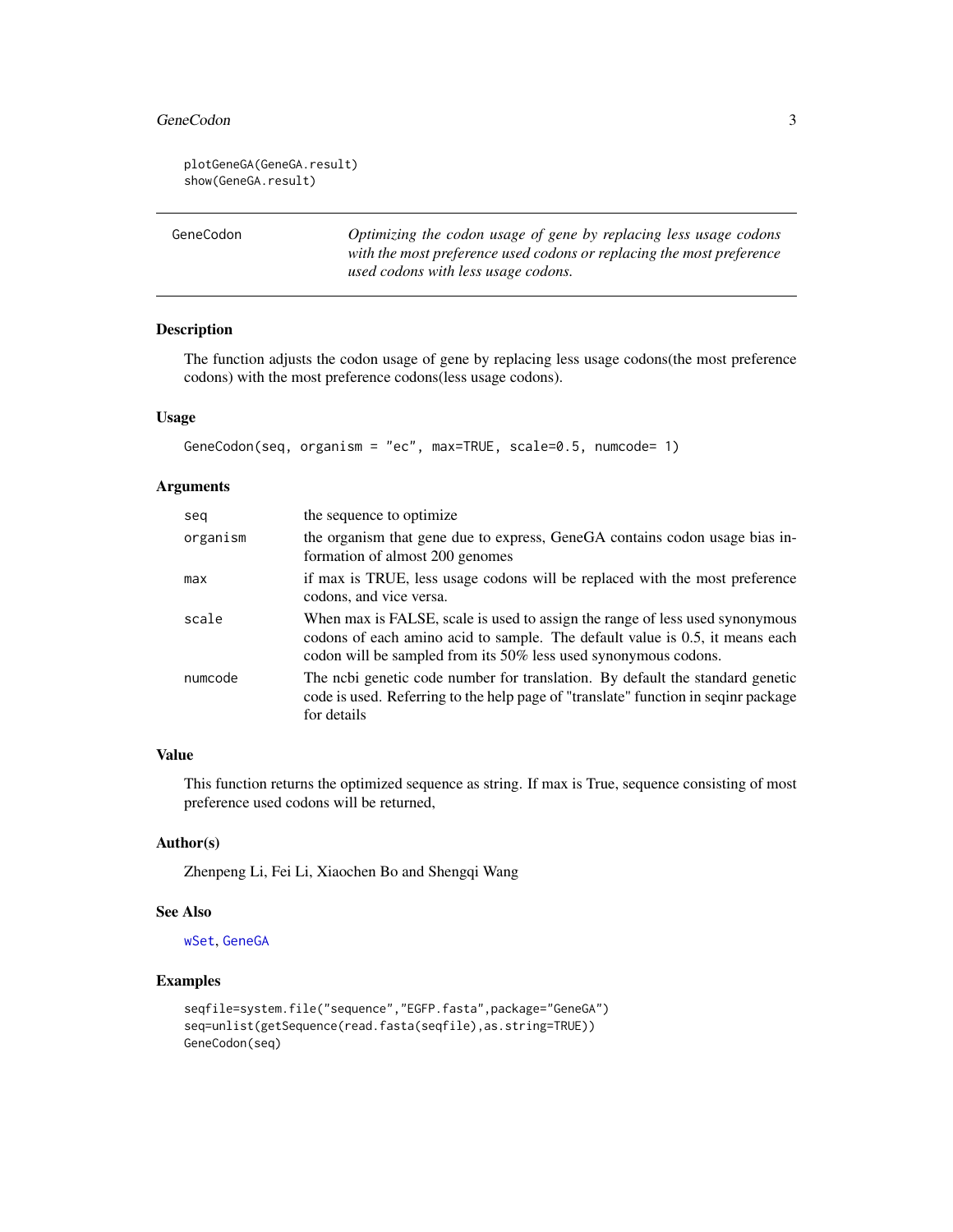<span id="page-3-1"></span><span id="page-3-0"></span>

#### Description

Optimizing gene by only considering mRNA secondary structure using genetic algorithm. The function has the default evaluation function with minimum free energy as variable. The optimum is the gene for which the minimum free energy is maximum. Results can be visualized with plot-GeneGA and displayed with show.

#### Usage

```
GeneFoldGA(sequence = NULL, popSize = 50, iters = 100, crossoverRate = 0.2,
        mutationChance = 0.05, region = NULL, showGeneration = TRUE,
         frontSeq = NULL, organism="ec", ramp = FALSE,numcode=1)
```
#### Arguments

| sequence       | the mRNA sequence to optimize                                                                                                                                                                |
|----------------|----------------------------------------------------------------------------------------------------------------------------------------------------------------------------------------------|
| popSize        | the population size                                                                                                                                                                          |
| iters          | the number of iteration                                                                                                                                                                      |
| crossoverRate  | the crossover rate of each generation. By default 0.2                                                                                                                                        |
|                | mutationChance mutation chance of the gene in the unit of codons                                                                                                                             |
| region         | the region of sequence to optimize, the other part of sequence outside the region<br>is optimized only considering codon usage bias as well.                                                 |
| showGeneration | show the generation the genetic algorithm progressing, the default value is TRUE                                                                                                             |
| frontSeg       | frontSeq denotes the regulatory segment before the start codon. If frontSeq is<br>specified, frontSeq will be considered when compute the minimum free energy.<br>The default value is NULL. |
| organism       | the organism that gene due to express, the package contains codon usage bias<br>information of almost 200 genomes.                                                                           |
| ramp           | the organism that gene due to express, the package contains codon usage bias<br>information of almost 200 genomes.                                                                           |
| numcode        | The nobi genetic code number for translation. By default the standard genetic<br>code is used. Referring to the help page of "translate" function in seqinr package<br>for details.          |

#### Value

A GeneFoldGA instance is returned.

#### Author(s)

Zhenpeng Li, Fei Li, Xiaochen Bo and Shengqi Wang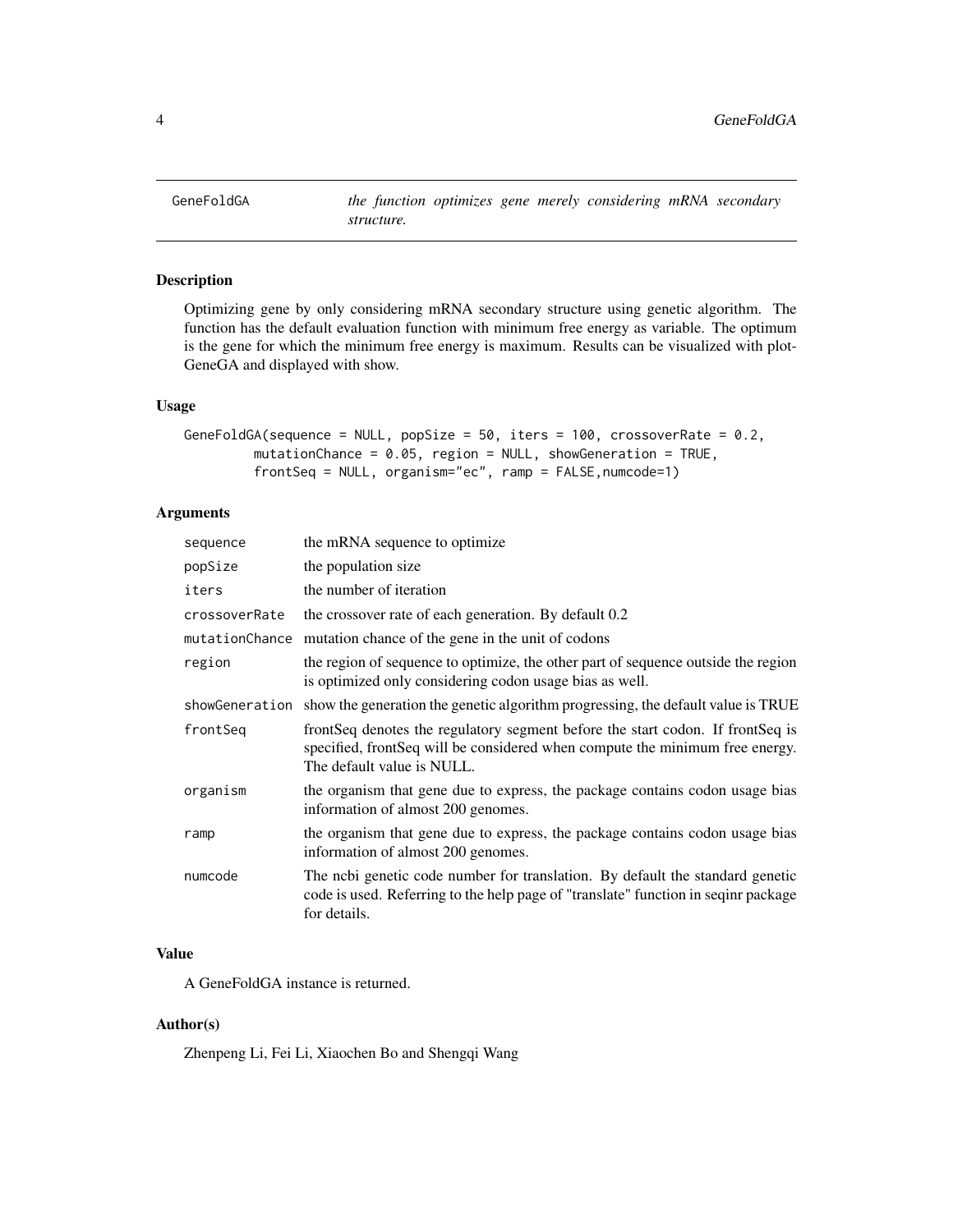#### <span id="page-4-0"></span>GeneFoldGA-class 5

#### References

Liu L.,Kang L.S., Chen Y.P. (1993)Non-numerical parallel algorithms(The second volume)–genetic algorithms,Science Press(In Chinese)

#### See Also

[GeneFoldGA-class](#page-4-1), [GeneGA](#page-5-1), [show-methods](#page-0-0), [plotGeneGA-methods](#page-7-1)

#### Examples

```
seqfile=system.file("sequence","EGFP.fasta",package="GeneGA")
seq=unlist(getSequence(read.fasta(seqfile),as.string=TRUE))
GeneGA.result=GeneFoldGA(sequence=seq,popSize=40,iters=100,crossoverRate=0.3,
        mutationChance=0.05,region=c(1,42))
```
<span id="page-4-1"></span>GeneFoldGA-class *Class "GeneFoldGA"*

#### **Description**

GeneFoldGA class for representing the GeneFoldGA results

#### **Slots**

seq: Object of class "character". The mRNA sequence to optimize.

iters: Object of class "integer". The number of iteration.

popSize: Object of class "numeric". The population size.

- crossoverRate: Object of class "numeric". The crossover rate of each generation. By default 0.2.
- mutationChance: Object of class "numeric". Mutation chance of the gene in the unit of codon.
- region: Object of class "ANY". The region of sequence to optimize, the other part of sequence outside the region is optimized by only considering codon usage bias.
- organism: Object of class "character". The organism that gene due to express,the package contains codon usage bias information of almost 200 genomes.
- eval\_value: Object of class "numeric". The evaluation function values of all final population.
- free\_en: Object of class "numeric". The minimux free energy values of all final population.
- eval\_value\_set: Object of class "numeric". The mean of evaluation function values of the population.
- eval\_value\_set02: Object of class "numeric". The maximum of evaluation function values of the population.
- population: Object of class "character". The final population undergone the genetic algorithm.
- ramp: Object of class "ANY". Ramp specifies the region with low translation efficiency. Generally,the first 90 to 150 bases are the ramp region of gene,which are deemed to be an evolutionarily conserved mechanism for controlling the efficiency of protein translation. Referring to the reference for more detailed description.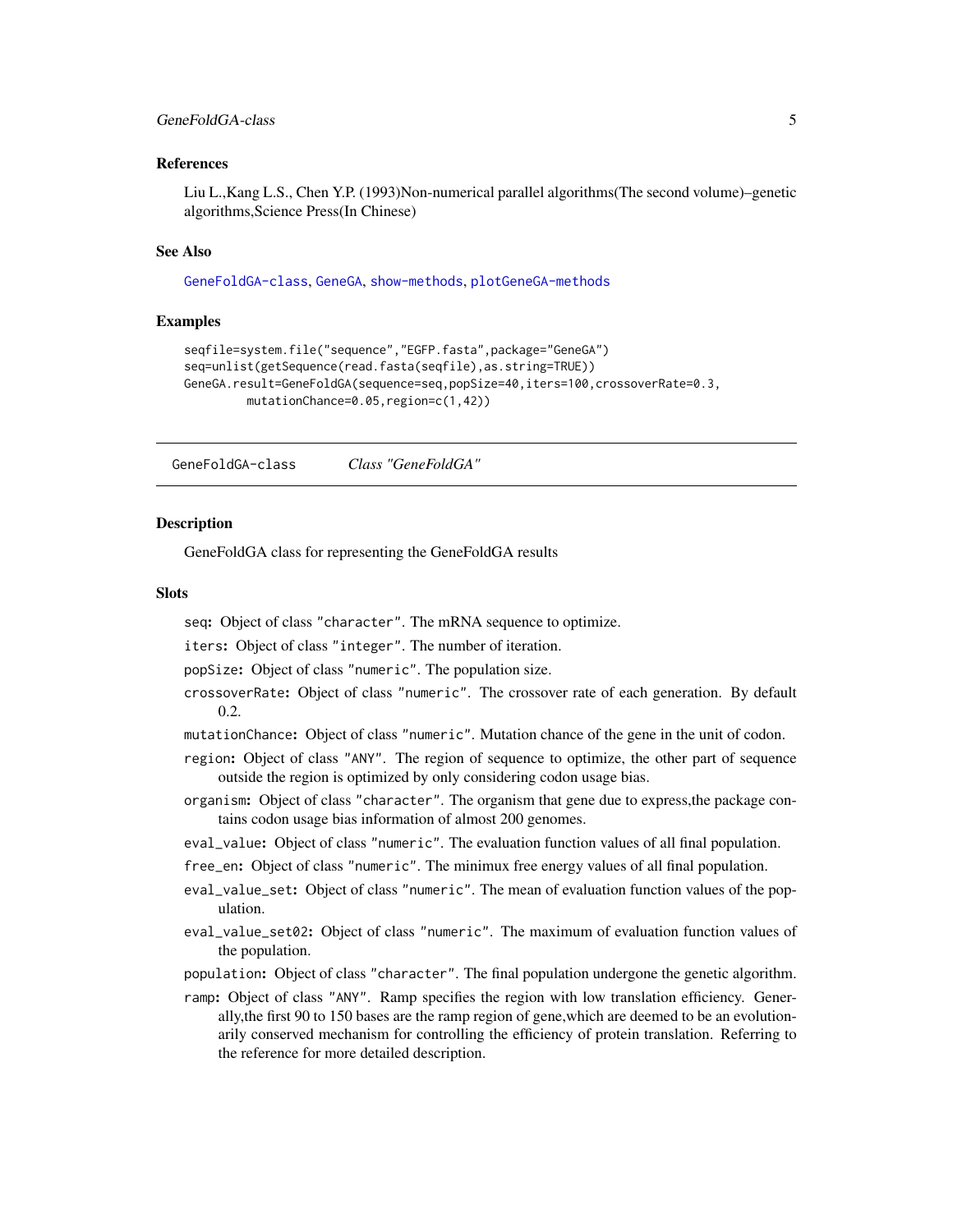#### <span id="page-5-0"></span>Methods

- show signature(object = "GeneFoldGA"): Displaying the results of GeneFoldGA, the first three distinctive and optimum sequences can be returned, as well as the corresponding minimum free energys.
- plotGeneGA signature(object = "GeneFoldGA"): Visualizing the variation of optimized and mean variable values during the progress that genetic algorithm performed. Furthermore, the plot also can be used to check the results whether well converged.

#### See Also

[GeneFoldGA](#page-3-1), [GeneGA](#page-5-1), [show-methods](#page-0-0), [plotGeneGA-methods](#page-7-1)

<span id="page-5-1"></span>GeneGA *the function optimizes gene expression based on both mRNA secondary structure and codon usage bias*

#### **Description**

Optimizing gene expression considering both mRNA secondary structure and codon usage bias using genetic algorithm. The function has the default evaluation function with variables CAI and minimum free energy, the sum of squares of ranks of which is used as an evaluation value to pilot the evoluation. The optimum is the gene for which the evaluation value is maximum. Results can be visualized with plotGeneGA and displayed with show.

#### Usage

```
GeneGA(sequence = NULL, popSize = 50, iters = 150, crossoverRate = 0.2,
        mutationChance = 0.05, region = NULL, organism = "ec",
         showGeneration = TRUE, frontSeq = NULL, ramp=FALSE, numcode=1)
```
#### Arguments

| sequence       | the mRNA sequence to optimize                                                                                                                                                                    |
|----------------|--------------------------------------------------------------------------------------------------------------------------------------------------------------------------------------------------|
| popSize        | the population size                                                                                                                                                                              |
| iters          | the number of iteration                                                                                                                                                                          |
| crossoverRate  | the crossover rate of each generation. By default 0.2                                                                                                                                            |
|                | mutationChance mutation chance of the gene in the unit of codon                                                                                                                                  |
| region         | the region of sequence to optimize, the other part of sequence outside the region<br>is optimized by only considering codon usage bias.                                                          |
| organism       | the organism that gene due to express, the package contains codon usage bias<br>information of almost 200 genomes.                                                                               |
| showGeneration | show the generation the genetic algorithm progressing, the default value is TRUE.                                                                                                                |
| frontSeg       | front Seq denotes the regulatory segment before the start codon. If front Seq is<br>specified, frontSeq will be considered when compute the minimum free en-<br>ergy. The default value is NULL. |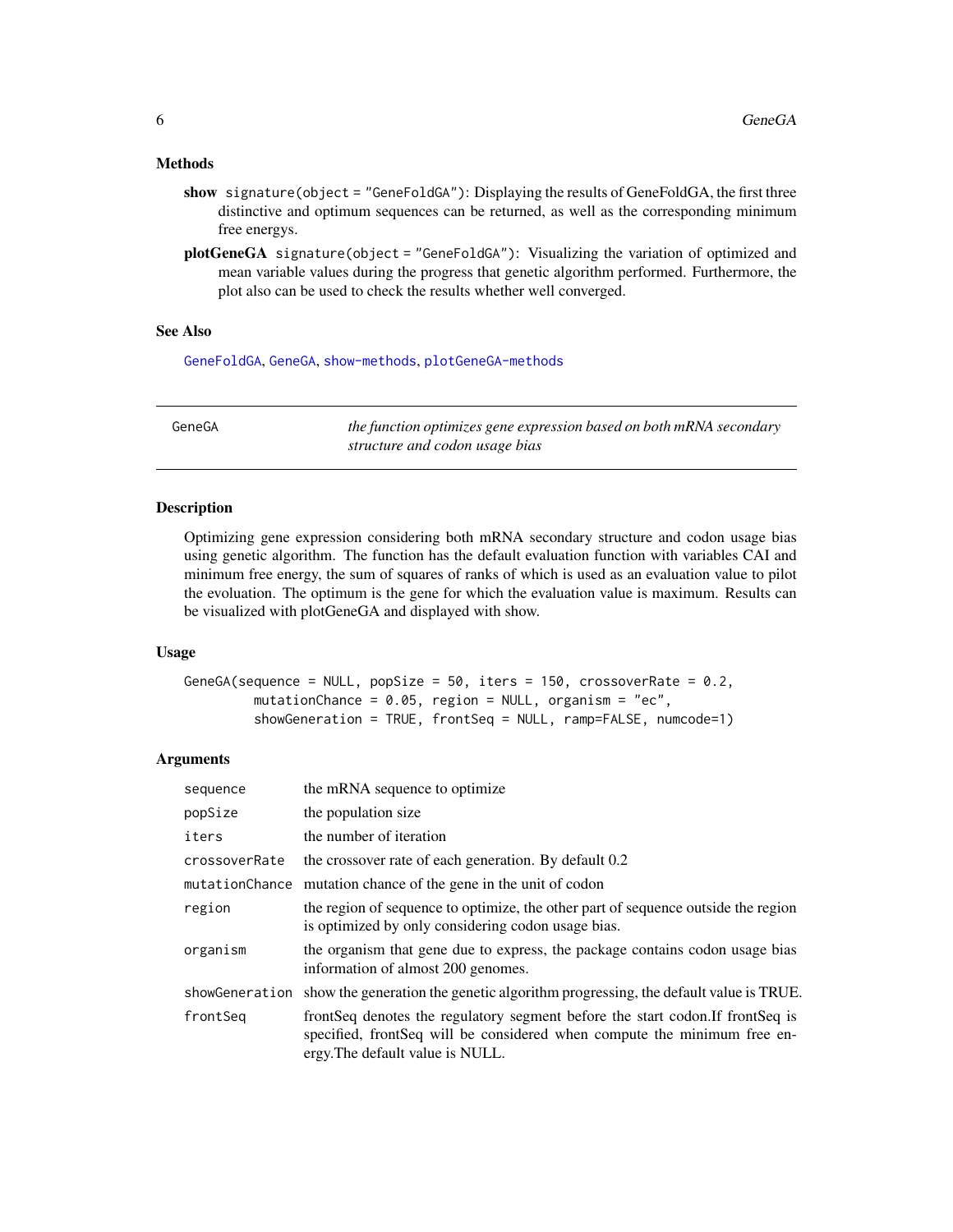<span id="page-6-0"></span>

| ramp    | ramp specifies the region with low translation efficiency. Generally, the first 90                                                                                                  |
|---------|-------------------------------------------------------------------------------------------------------------------------------------------------------------------------------------|
|         | to 150 bases are the ramp region of gene, which are deemed to be an evolu-                                                                                                          |
|         | tionarily conserved mechanism for controlling the efficiency of protein transla-                                                                                                    |
|         | tion. Referring the reference for more detailed description.                                                                                                                        |
| numcode | The nobi genetic code number for translation. By default the standard genetic<br>code is used. Referring to the help page of "translate" function in seqinr package<br>for details. |

#### Value

A GeneGA instance is returned.

#### Author(s)

Zhenpeng Li, Fei Li, Xiaochen Bo and Shengqi Wang

#### References

Liu L.,Kang L.S.,Chen Y.P.. (1993). Non-numerical parallel algorithms(The second volume)– genetic algorithms,Science Press(In Chinese).

Tuller T, Carmi A, Vestsigian K, et al. An Evolutionarily Conserved Mechanism for Controlling the Efficiency of Protein Translation. Cell 2010, 141:344-354.

#### See Also

[GeneGA-class](#page-6-1), [GeneFoldGA](#page-3-1), [GeneCodon](#page-2-1), [show-methods](#page-0-0), [plotGeneGA-methods](#page-7-1)

#### Examples

```
seqfile=system.file("sequence","EGFP.fasta",package="GeneGA")
seq=unlist(getSequence(read.fasta(seqfile),as.string=TRUE))
GeneGA.result=GeneGA(sequence=seq,popSize=40,iters=100,crossoverRate=0.3,
        mutationChance=0.05,region=c(1,60))
```
<span id="page-6-1"></span>GeneGA-class *Class "GeneGA"*

#### Description

GeneGA class for representing the GeneGA results

#### Slots

All the slots of the GeneFoldGA class, plus the following slots:

CAI\_value: Object of class "numeric". If ramp and specified region are not intersecting, it denotes the CAI values of all final population, otherwise, it denotes the CAI values of the intersected region of all final population.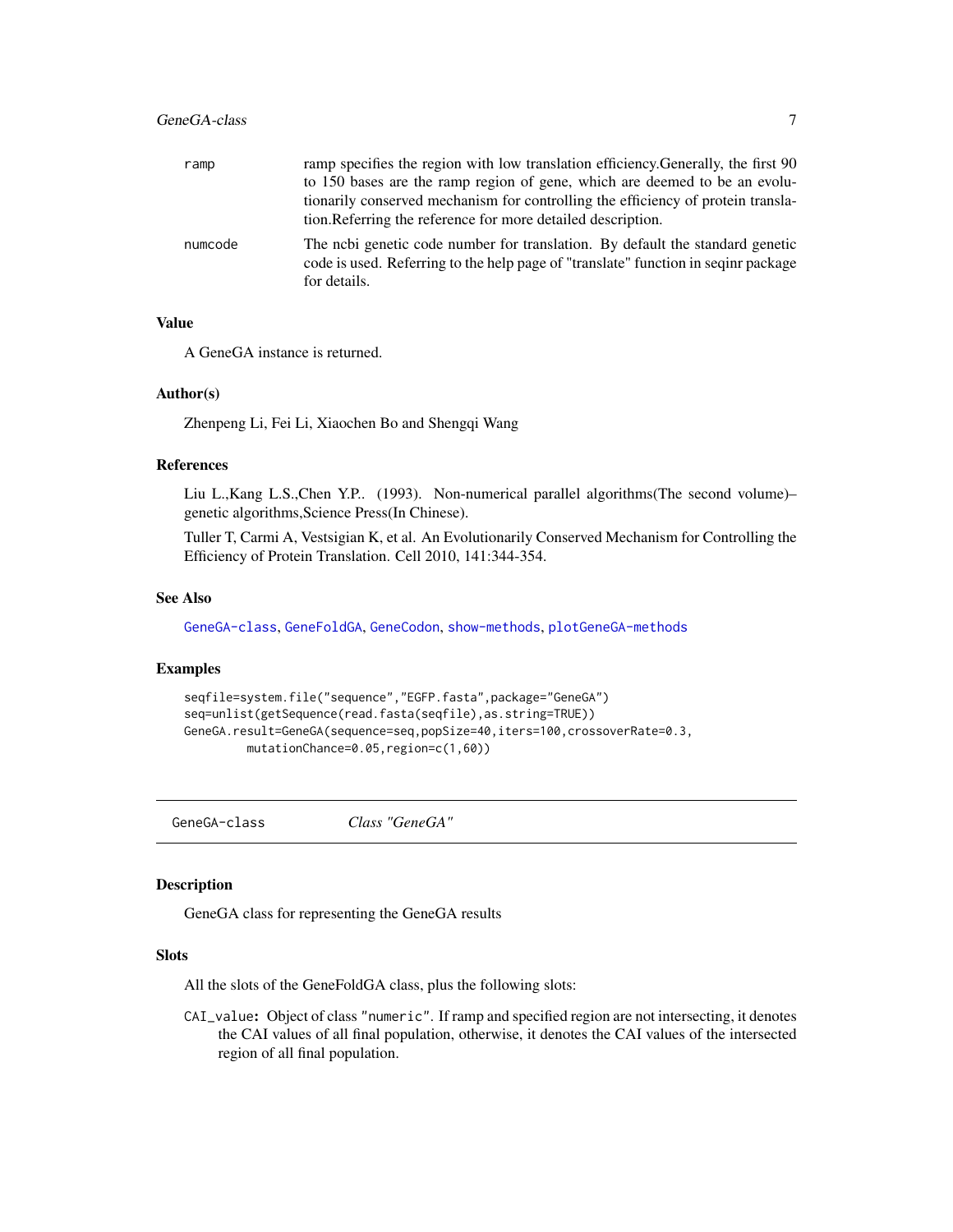- <span id="page-7-0"></span>CAI\_value\_: Object of class "numeric". When ramp and specified region are intersecting, it denotes the CAI values of the specified region that not intersecting with the specified region of all final population.
- free\_en\_set: Object of class "numeric". The mean of minimum free energy of the population.
- CAI\_value\_set: Object of class "numeric". If ramp and specified region are not intersecting, it denotes the mean of CAI values of the population, otherwise, it denotes the mean CAI values of the the intersected region of the population.
- CAI\_value\_set\_: Object of class "numeric". When ramp and specified region are intersecting, it denotes the mean CAI values of the specified region that not intersecting with the specified region of the population.
- free\_en\_set02: Object of class "numeric". The maximum of minimum free energy of the population.
- CAI\_value\_set02: Object of class "numeric". If ramp and specified region are not intersecting, it denotes the maximum of CAI values of the population, otherwise, it denotes the maximum CAI values of the the intersected region of the population.
- CAI\_value\_set02\_: Object of class "numeric". When ramp and specified region are intersecting, it denotes the maximum CAI values of the specified region that not intersecting with the specified region of the population.

#### Methods

- show signature(object = "GeneGA"): Displaying the results of GeneGA and GeneFoldGA, the first three distinctive and optimum sequences can be returned, as well as their overall evaluation values, CAI values and minimum free energys.
- **plotGeneGA** signature(object = "GeneGA"): Visualizing the variation of optimized and mean overall evaluation values and variable values during the progress that genetic algorithm performed. Furthermore, the plot also can be used to check the results whether well converged.

#### See Also

[GeneGA](#page-5-1), [GeneFoldGA](#page-3-1), [GeneCodon](#page-2-1), [show-methods](#page-0-0), [plotGeneGA-methods](#page-7-1)

<span id="page-7-1"></span>plotGeneGA-methods *plotGeneGA methods of GeneGA and GeneFoldGA objects*

#### Description

plotGeneGA implement plotGeneGA methods for GeneGA and GeneFoldGA objects respectively.The functions visualize the variation of optimized and mean overall evaluation values and variable values during the progress that genetic algorithm performed. Furthermore, the plot also can be used to check the results whether well converged.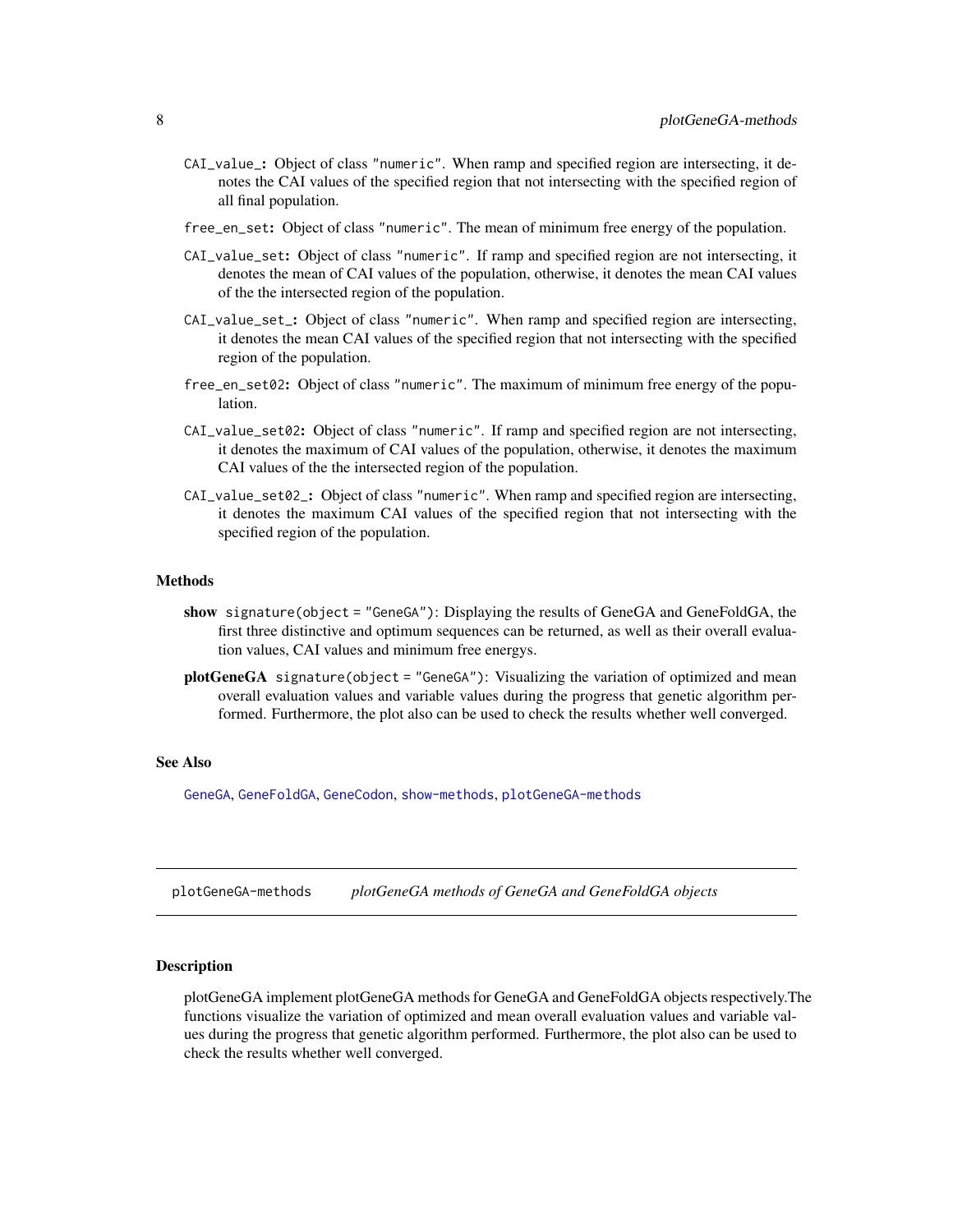<span id="page-8-0"></span> $wSet$  9

#### Methods

- x = "GeneFoldGA" plotGeneGA method for GeneFoldGA
- $x = "GeneGA"$  plotGeneGA method for GeneGA, it also has a parameter "type", which can be assigned with one of the three values, the default value is "default", which show the variation of mean and optimized overall evaluation value along with the generation. while 1, 2 display the variation of mean and optimized overall CAI value and minimum free energy respectively, and 3 display the scatter plot of two variables–CAI and minimum free energy

#### Author(s)

Zhenpeng Li, Fei Li, Xiaochen Bo and Shengqi Wang

#### See Also

[GeneGA-class](#page-6-1), [GeneFoldGA-class](#page-4-1), [GeneGA](#page-5-1), [GeneFoldGA](#page-3-1), [show-methods](#page-0-0)

#### Examples

```
seqfile=system.file("sequence", "EGFP.fasta", package="GeneGA")
seq=unlist(getSequence(read.fasta(seqfile), as.string=TRUE))
GeneGA.result=GeneFoldGA(sequence=seq, popSize=40, iters=100, crossoverRate=0.3,
        mutationChance=0.05, region=c(1,42))
plotGeneGA(GeneGA.result)
```
<span id="page-8-1"></span>

wSet *Codon Adaptation Index (CAI) w tables*

#### Description

Codon Adaptation Index (CAI) w tables of almost 200 genomes,the computation is based on the highly expressed genes of these genomes.

#### Usage

data(wSet)

#### Format

A data frame with 200 observations on the following 64 variables, which denote the 64 codes.

#### Details

Codons can be accessed by names(wSet) and the genome names can be accessed by row.names(wSet).

#### Source

The data were combined from two sources: the first part is the first three rows,which contains w tables masked from the caitab dataset of seqinr package,while the other 197 rows were computed based the predicted highly expressed genes of 197 genomes from HEG-DB database.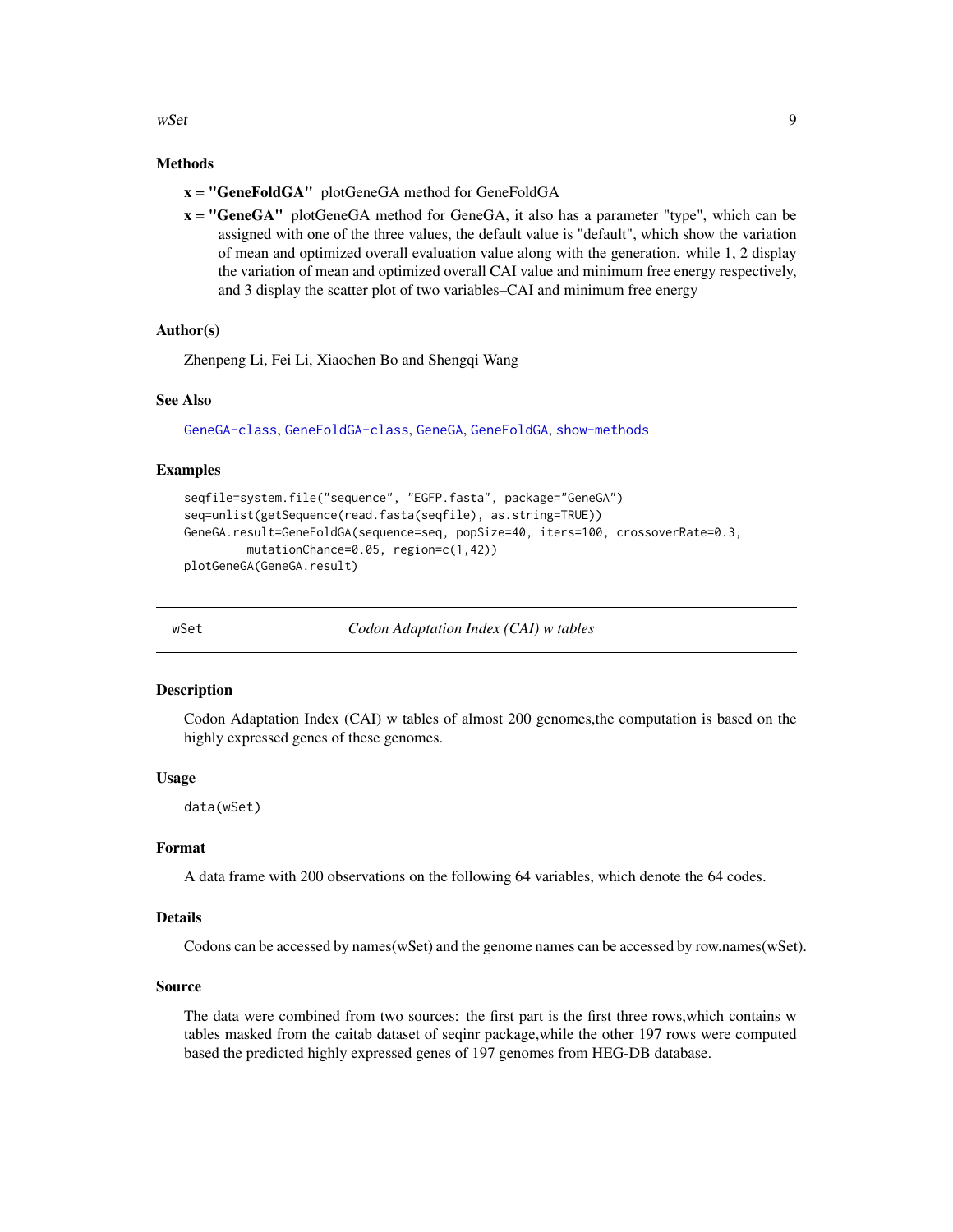#### <span id="page-9-0"></span>References

Puigbo P, Romeu A, Garcia-Vallve S. HEG-DB: a database of predicted highly expressed genes in prokaryotic complete genomes under translational selection. Nucl. Acids Res. 2008, 36:D524-527.

Charif D, Lobry J. 2007. SeqinR 1.0-2. A Contributed Package to the R Project for Statistical Computing Devoted to Biological Sequences Retrieval and Analysis. In: Structural Approaches to Sequence Evolution (Bastolla U, Porto M, Roman E, Vendruscolo M, eds.), Berlin Heidelberg: Springer, p207-232.

#### See Also

[GeneCodon](#page-2-1), [GeneGA](#page-5-1), [GeneFoldGA](#page-3-1)

#### Examples

data(wSet)